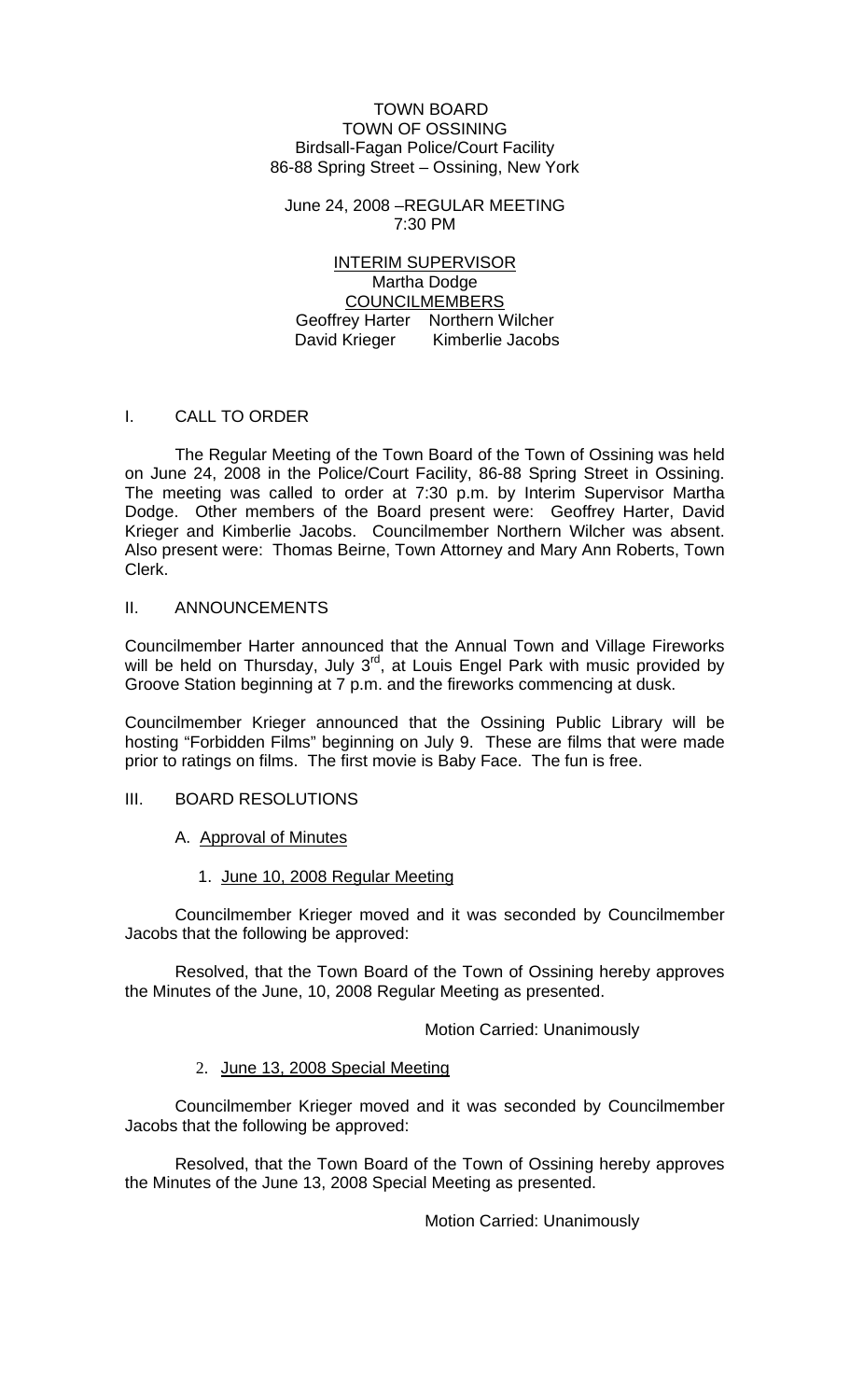### B. Approval of Voucher Detail Report

 Councilmember Harter moved and it was seconded by Councilmember Jacobs that the following be approved:

 Resolved, that the Town Board of the Town of Ossining hereby approves the Voucher Detail Report dated June 24, 2008 in the amount of \$304,551.51.

### Motion Carried: Unanimously C. Calling a Public Hearing-Cabaret License-Studio Hill Mansion

 Councilmember Krieger moved and it was seconded by Councilmember Harter that the following resolution be approved:

 Resolved, that the Town Board of the Town of Ossining hereby calls for a public hearing to be held at 7:30 P.M. on Tuesday, July 8, 2008 in the Police/Court Facility, 86-88 Spring Street, in Ossining, in the matter of the application for a Cabaret License by Studio Hill Mansion, 25 Studio Hill Road, Briarcliff Manor, NY.

Motion Carried: Unanimously

# D. CERTIORARI SETTLEMENT

## GREGORY W. DUNN vs. TOWN OF OSSINING

 Councilmember Harter moved and it was seconded by Councilmember Jacobs that the following resolution be approved:

 WHEREAS, proceedings pursuant to Article 7 of the Real Property Tax Law of the State of New York were instituted by GREGORY W. DUNN, Petitioner, against the Town of Ossining to review the tax assessments made on Petitioner's property located at 174 South Highland Avenue in the Village and Town of Ossining, and designated on the tax assessment map of the Town of Ossining as Section 97.15, Block 3, Lot 4 (formerly Section 3, Plate 26, Block 65, Lot 2), for assessment years 1999 through 2005, which proceedings are now pending in the Supreme Court of the State of New York, County of Westchester, under Index Nos. 16181/99, 15913/00, 15823/01, 17723/02, 16904/03, 17089/04 and 18254/05; and

 WHEREAS, the above Petitioner has agreed to a compromise and settlement of such proceedings, subject to the approval of the Town Board, correcting and reducing the assessed valuation of its real property and improvements, as follows:

| Assessment | Original   | Corrected  |                  |
|------------|------------|------------|------------------|
| Year       | Assessment | Assessment | <b>Reduction</b> |
| 1999       | 85,000     | 85,000     | -0-              |
| 2000       | 85,000     | 85,000     | -0-              |
| 2001       | 85,000     | 85,000     | -0-              |
| 2002       | 85,000     | 60,000     | 25,000           |
| 2003       | 85,000     | 60,000     | 25,000           |
| 2004       | 85,000     | 55,000     | 30,000           |
| 2005       | 85,000     | 55,000     | 30,000           |

WHEREAS, any and all refunds necessitated by said settlement will be made without interest; and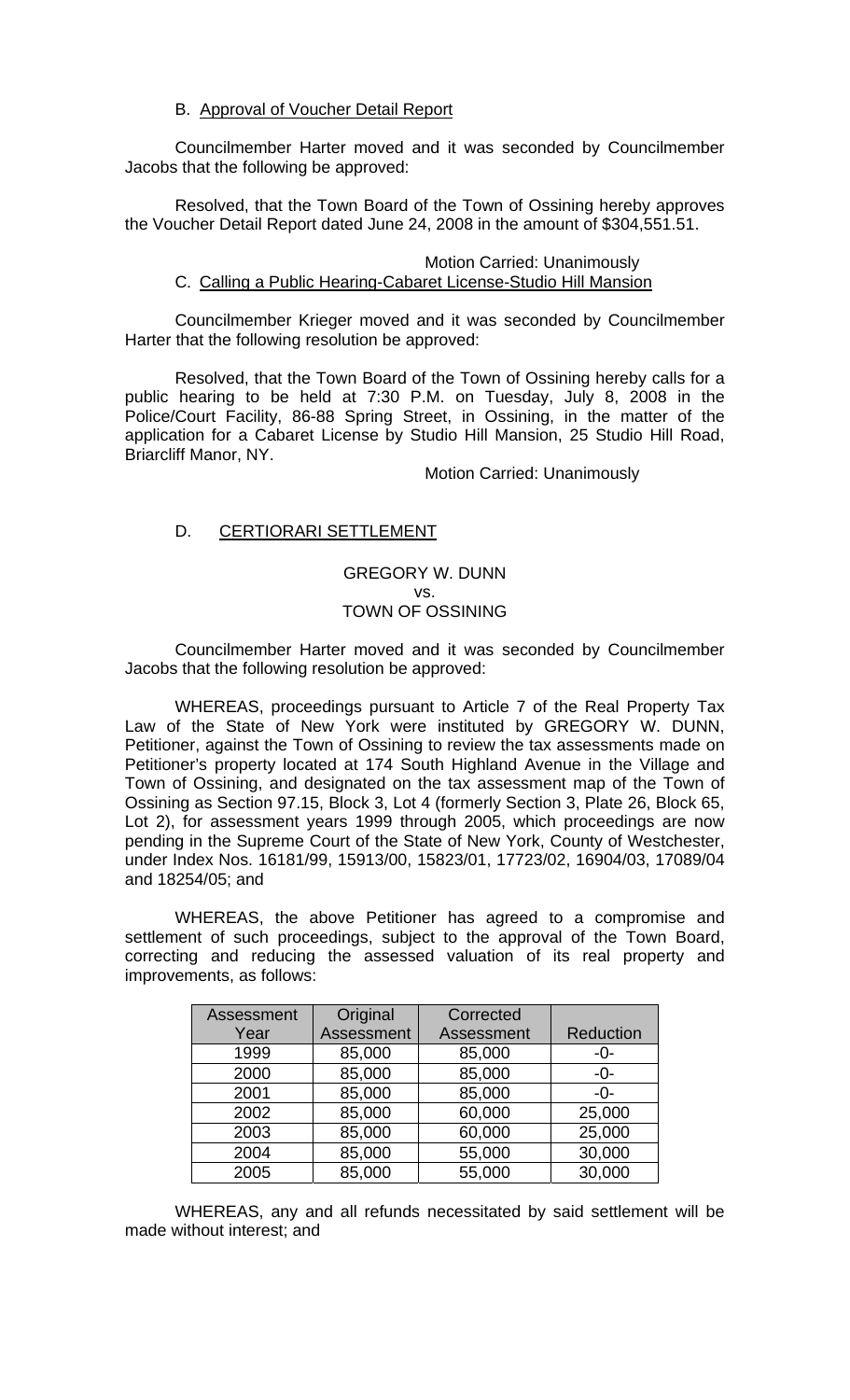WHEREAS, the Town Board, upon the recommendation of the Assessor, concurred in by the Town Attorney, finds the proposed settlement appropriate and in the best interest of the Town of Ossining; now therefore it is

 RESOLVED that settlement of the proceedings, on the terms set forth herein, is hereby accepted and approved, subject to the approval of the Supreme Court, Westchester County, wherein such proceedings are pending; and it is further

 RESOLVED that the Town Attorney is hereby authorized and directed to procure and execute any documents necessary to effectuate such settlement; and it is further

 RESOLVED, that the Assessor is authorized and directed to make the changes and corrections to the individual unit assessments on the tax assessment rolls of the Town of Ossining, which will be ordered pursuant to the Consent Judgment to be entered in accordance with the terms of this settlement, and the Receiver of Taxes is authorized and directed to process and pay the refund of Town of Ossining taxes, estimated to be \$634.86, which will be ordered pursuant to said Consent Judgment.

Motion Carried: Unanimously

### E. CERTIORARI SETTLEMENT

### THE BANK OF NEW YORK vs. TOWN OF OSSINING

 Councilmember Jacobs moved and it was seconded by Councilmember Harter that the following resolution be approved:

 WHEREAS, proceedings pursuant to Article 7 of the Real Property Tax Law of the State of New York were instituted by THE BANK OF NEW YORK, Petitioner, against the Town of Ossining to review the tax assessments made on Petitioner's property located at 1946 Pleasantville Road in the Town of Ossining, and designated on the tax assessment map of the Town of Ossining as Section 4.1A, Block 1, Lot 68, which property was subsequently designated as Section 90.17, Block 1, Lot 1, for assessment years 1992 through 2006, which proceedings are now pending in the Supreme Court of the State of New York, County of Westchester, under Index Nos. 17832/92, 18886/93, 17499/94, 17150/95, 17117/96, 14939/97, 14737/98, 14356/99, 15056/00, 14697/01, 15887/02, 16293/03, 15896/04, 16548/05, and 18320/06; and

 WHEREAS, the above Petitioner has agreed to a compromise and settlement of such proceedings, subject to the approval of the Town Board, correcting and reducing the assessed valuation of its real property and improvements, as follows:

| Assessment | Original          | Corrected  |                  |
|------------|-------------------|------------|------------------|
| Year       | <b>Assessment</b> | Assessment | <b>Reduction</b> |
| 1992       | 80,100            | 80,100     | -0-              |
| 1993       | 80,100            | 80,100     | $-0-$            |
| 1994       | 80,100            | 80,100     | $-0-$            |
| 1995       | 80,100            | 80,100     | -0-              |
| 1996       | 80,100            | 80,100     | $-0-$            |
| 1997       | 80,100            | 80,100     | $-0-$            |
| 1998       | 80,100            | 80,100     | $-0-$            |
| 1999       | 80,100            | 80,100     | -0-              |
| 2000       | 80,100            | 80,100     | $-0-$            |
| 2001       | 80,100            | 80,100     | -0-              |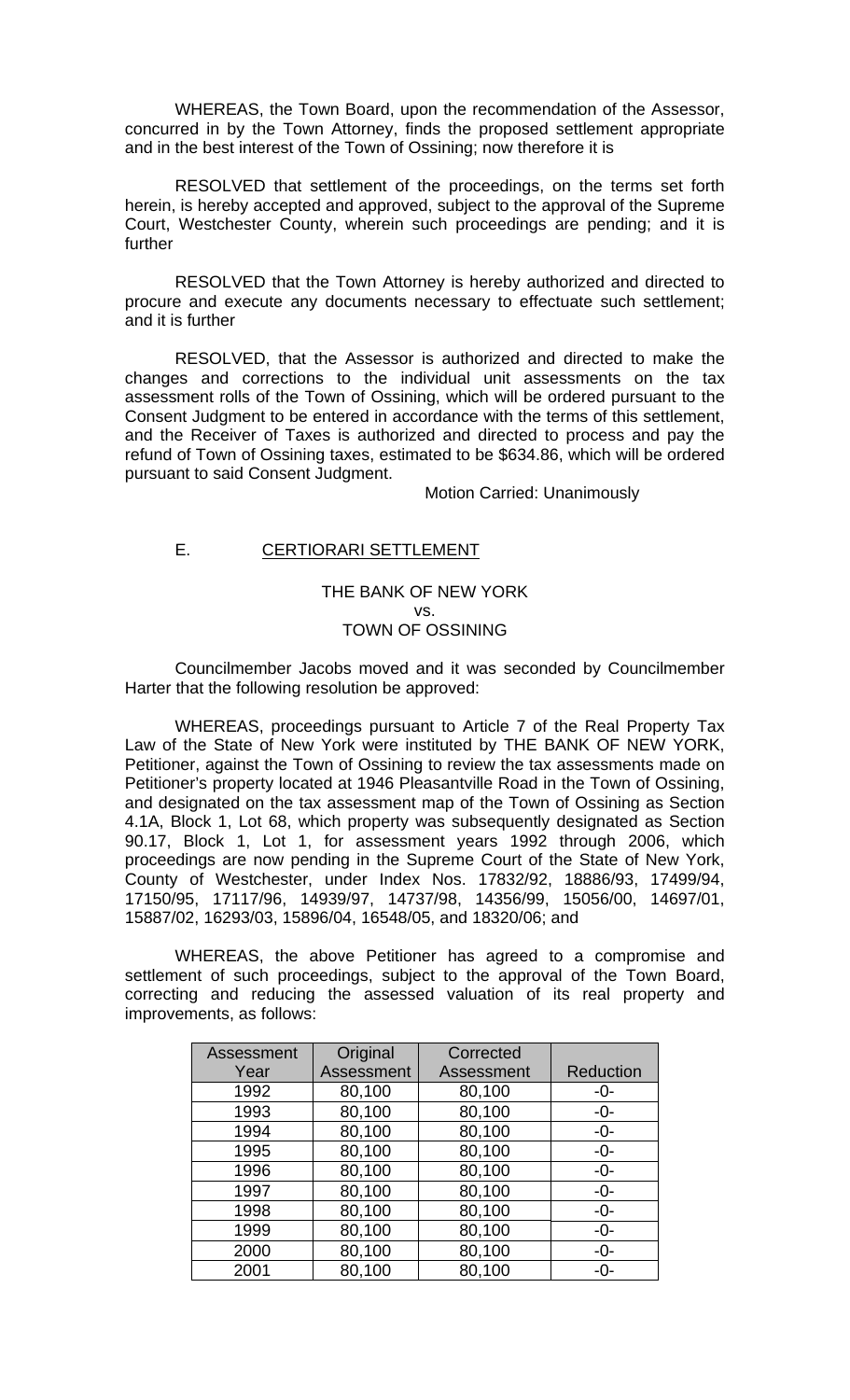| Assessment | Original   | Corrected  |           |
|------------|------------|------------|-----------|
| Year       | Assessment | Assessment | Reduction |
| 2002       | 80,100     | 80,100     | -0-       |
| 2003       | 80,100     | 80,100     | -0-       |
| 2004       | 80,100     | 73,100     | 7,000     |
| 2005       | 80,100     | 73,100     | 7,000     |
| 2006       | 80,100     | 79,100     | 000,1     |

 WHEREAS, any and all refunds necessitated by said settlement will be made without interest; and

 WHEREAS, the Town Board, upon the recommendation of the Assessor, concurred in by the Town Attorney, finds the proposed settlement appropriate and in the best interest of the Town of Ossining; now therefore it is

 RESOLVED that settlement of the proceedings, on the terms set forth herein, is hereby accepted and approved, subject to the approval of the Supreme Court, Westchester County, wherein such proceedings are pending; and it is further

 RESOLVED that the Town Attorney is hereby authorized and directed to procure and execute any documents necessary to effectuate such settlement; and it is further

 RESOLVED, that the Assessor is authorized and directed to make the changes and corrections to the individual unit assessments on the tax assessment rolls of the Town of Ossining, which will be ordered pursuant to the Consent Judgment to be entered in accordance with the terms of this settlement, and the Receiver of Taxes is authorized and directed to process and pay the refund of Town of Ossining taxes, estimated to be \$93.40, which will be ordered pursuant to said Consent Judgment.

Motion Carried: Unanimously

### F. CERTIORARI SETTLEMENT

THE BANK OF NEW YORK vs. TOWN OF OSSINING

 Councilmember Harter moved and it was seconded by Councilmember Krieger that the following resolution be approved:

 WHEREAS, proceedings pursuant to Article 7 of the Real Property Tax Law of the State of New York were instituted by THE BANK OF NEW YORK, Petitioner, against the Town of Ossining to review the tax assessments made on Petitioner's property located at 1100 Pleasantville Road in the Town of Ossining, and designated on the tax assessment map of the Town of Ossining as Section 4.21, Block 13, Lot 4, which property was subsequently designated as Section 98.10, Block 1, Lot 50, for assessment years 1993 through 2006, which proceedings are now pending in the Supreme Court of the State of New York, County of Westchester, under Index Nos. 18869/93, 17523/94, 17153/95, 17116/96, 14943/97, 14738/98, 14355/99, 15055/00, 14700/01, 15894/02, 16288/03, 15895/04, 16547/05, and 18319/06; and

 WHEREAS, the above Petitioner has agreed to a compromise and settlement of such proceedings, subject to the approval of the Town Board, correcting and reducing the assessed valuation of its real property and improvements, as follows: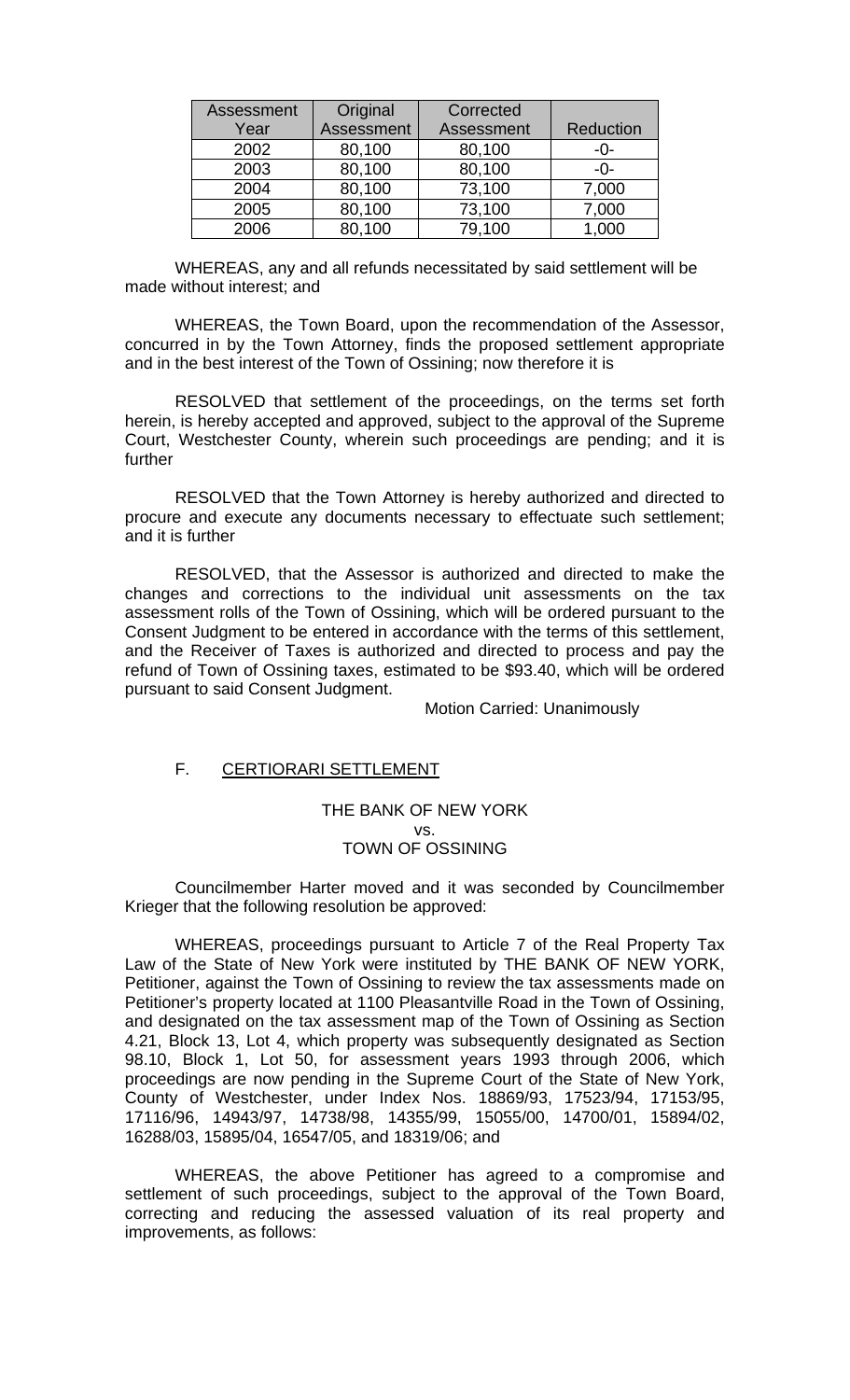| Assessment | Original   | Corrected  |           |
|------------|------------|------------|-----------|
| Year       | Assessment | Assessment | Reduction |
| 1993       | 51,000     | 51,000     | -0-       |
| 1994       | 51,000     | 51,000     | $-0-$     |
| 1995       | 51,000     | 51,000     | $-0-$     |
| 1996       | 51,000     | 51,000     | $-0-$     |
| 1997       | 51,000     | 51,000     | $-0-$     |
| 1998       | 51,000     | 51,000     | $-0-$     |
| 1999       | 51,000     | 51,000     | $-0-$     |
| 2000       | 51,000     | 51,000     | $-0-$     |
| 2001       | 51,000     | 51,000     | $-0-$     |
| 2002       | 51,000     | 51,000     | $-0-$     |
| 2003       | 51,000     | 51,000     | $-0-$     |
| 2004       | 51,000     | 46,000     | 5,000     |
| 2005       | 51,000     | 46,000     | 5,000     |
| 2006       | 51,000     | 50,000     | 1,000     |

 WHEREAS, any and all refunds necessitated by said settlement will be made without interest; and

 WHEREAS, the Town Board, upon the recommendation of the Assessor, concurred in by the Town Attorney, finds the proposed settlement appropriate and in the best interest of the Town of Ossining; now therefore it is

 RESOLVED that settlement of the proceedings, on the terms set forth herein, is hereby accepted and approved, subject to the approval of the Supreme Court, Westchester County, wherein such proceedings are pending; and it is further

 RESOLVED that the Town Attorney is hereby authorized and directed to procure and execute any documents necessary to effectuate such settlement; and it is further

 RESOLVED, that the Assessor is authorized and directed to make the changes and corrections to the individual unit assessments on the tax assessment rolls of the Town of Ossining, which will be ordered pursuant to the Consent Judgment to be entered in accordance with the terms of this settlement, and the Receiver of Taxes is authorized and directed to process and pay the refund of Town of Ossining taxes, estimated to be \$68.96, which will be ordered pursuant to said Consent Judgment.

Motion Carried: Unanimously

#### G. **CERTIORARI SETTLEMENT**

HUDSON POINT CONDOMINIUM vs. TOWN OF OSSINING

 Councilmember Jacobs moved and it was seconded by Councilmember Krieger that the following resolution be approved:

 WHEREAS, proceedings pursuant to Article 7 of the Real Property Tax Law of the State of New York were instituted by HUDSON POINT CONDOMINIUM, Petitioner, against the Town of Ossining to review the tax assessments made on Petitioner's property located at Spring Street in the Village and Town of Ossining, and designated on the tax assessment map of the Town of Ossining as Tax I.D. No. 3.27-70-1.001 through 6.0013, for assessment years 2004 through 2007, which proceedings are now pending in the Supreme Court of the State of New York, County of Westchester, under Index Nos. 15657/04, 17740/05, 18707/06 and 19832/07; and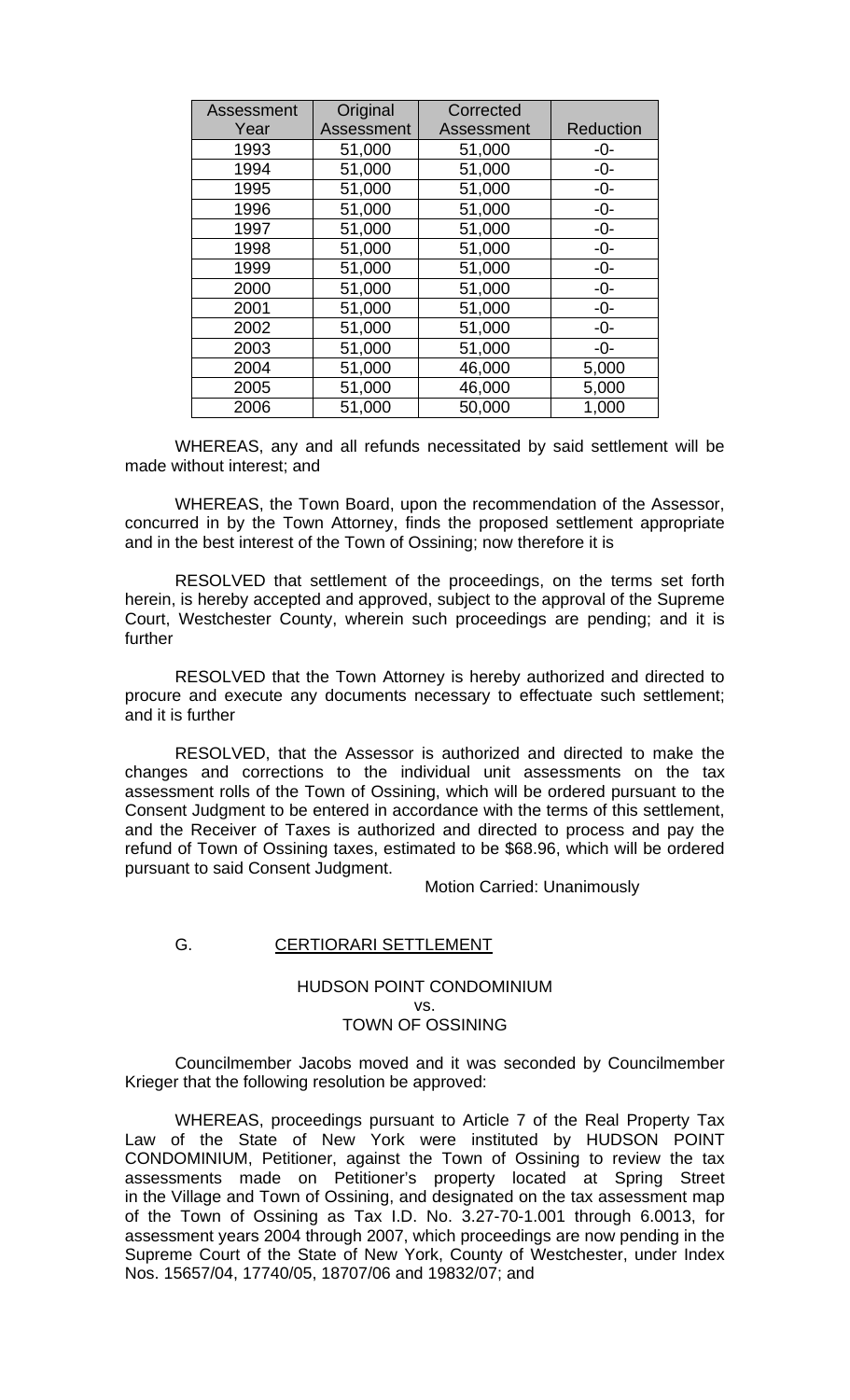WHEREAS, the above Petitioner has agreed to a compromise and settlement of such proceedings, subject to the approval of the Town Board, correcting and reducing the assessed valuation of its real property and improvements, as follows:

| <b>Assessment</b> | Original   | Corrected  |           |
|-------------------|------------|------------|-----------|
| Year              | Assessment | Assessment | Reduction |
| 2004              | 1,015,150  | 964,393    | 50,757    |
| 2005              | 1,015,150  | 913,635    | 101,515   |
| 2006              | 1,017,600  | 890,400    | 127,200   |
| 2007              | 1,017,600  | 890,400    | 127,200   |

 WHEREAS, any and all refunds necessitated by said settlement will be made without interest; and

 WHEREAS, the Town Board, upon the recommendation of the Assessor, concurred in by the Town Attorney, finds the proposed settlement appropriate and in the best interest of the Town of Ossining; now therefore it is

RESOLVED that settlement of the proceedings, on the terms set forth herein, is hereby accepted and approved, subject to the approval of the Supreme Court, Westchester County, wherein such proceedings are pending; and it is further

 RESOLVED that the Town Attorney is hereby authorized and directed to procure and execute any documents necessary to effectuate such settlement; and it is further

 RESOLVED, that the Assessor is authorized and directed to make the changes and corrections to the individual unit assessments on the tax assessment rolls of the Town of Ossining, which will be ordered pursuant to the Consent Judgment to be entered in accordance with the terms of this settlement, and the Receiver of Taxes is authorized and directed to process and pay the refund of Town of Ossining taxes, estimated to be \$2,780.00 which will be ordered pursuant to said Consent Judgment.

### Motion Carried: Unanimously

#### H. Finance – Capital Project # 2008 –2156 –Police Department-Mobile Video Digital Recorders

 Councilmember Harter moved and it was seconded by Councilmember Krieger that the following resolution be approved:

Resolved, that the Town Board of the Town of Ossining hereby authorizes the establishment of Capital Project # 2008-2156, entitled Mobile Video Digital Recorders and Management Solution in the amount of \$59,994.00 to be fully funded by the United States Department of Justice.

Motion Carried: Unanimously

### I. Conveyance of McCarthy Drive – Dennis and Kimberly Santucci

Councilmember Jacobs moved and it was seconded by Councilmember Krieger that the following resolution be approved:

Whereas, the Town of Ossining became the owner of an undedicated public road in the Unincorporated Area known as McCarthy Drive by virtue of tax foreclosure proceedings instituted pursuant to the Delinquent Tax List of the year 1970; and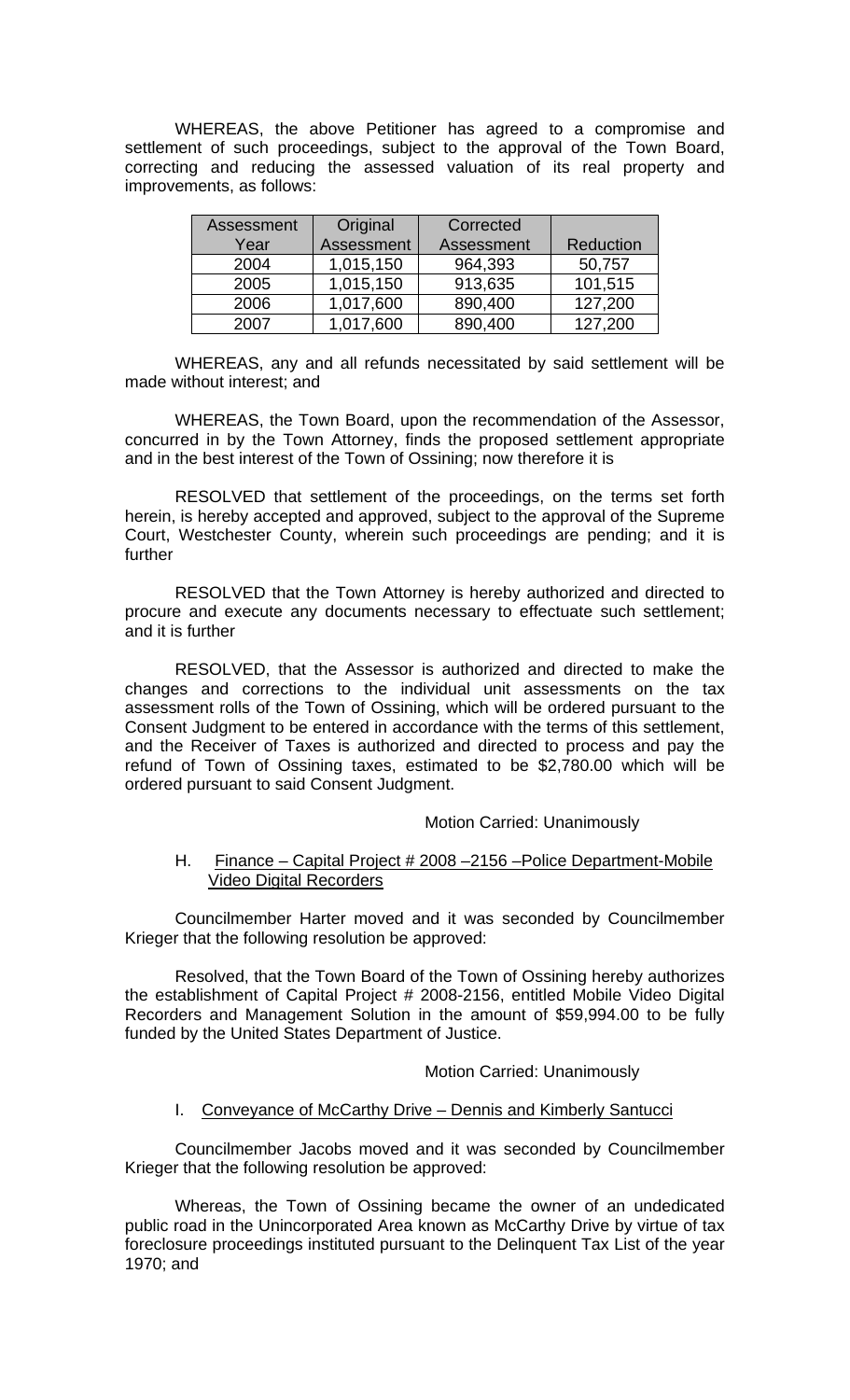Whereas, the said McCarthy Drive deadends in an area which abuts the residence of Dennis and Kimberly Santucci ("the Santuccis"); and

 Whereas, the Santuccis have offered underground utility and drainage easements in favor of the Town of Ossining over the property they currently own, as shown on a Survey of Property by Bunney Associates, Land Surveyors, dated January 6, 2006, in return for the conveyance to them by the Town of a portion of McCarthy Drive located at the very end of that road, designated Parcel 1A on the afore-mentioned Survey of Property and consisting of .165 acres, or 7,190 square feet; and

 Whereas, the easements offered and the proposed conveyance have been reviewed by the Planning Board and found to be of benefit to the neighborhood and the Town of Ossining; and

 Whereas, the portion of McCarthy Drive to be conveyed is surplus property; now therefore be it

 Resolved, that the Supervisor be, and she hereby is, authorized to execute a Quitclaim Deed conveying the above-described portion of McCarthy Drive to Dennis and Kimberly Santucci, subject to the easements shown on the aforementioned Survey of Property by Bunney Associates dated January 6, 2006.

Motion Carried: Unanimously

### IV. MONTHLY REPORTS

 Councilmember Harter moved and it was seconded by Councilmember Jacobs that the reports for the month of May, 2008 from Town Clerk and Receiver of Taxes be received and filed.

#### Motion Carried: Unanimously

### V. VISITOR RECOGNITION

John Perillo, Havell Street, requested clarification from the Town Board regarding their discussion of a new taxing district to assist OVAC. It is his understanding that former County Legislator Richard Wishnie is a proponent of this program. OVAC is not as volunteer oriented as it was initially as they are now paid for their services. A suggestion is to merge OVAC with the fire department which is done in numerous communities. The Town should take a look at all of the financial information. This would be a tremendous tax burden on the taxpayers. At the present time there are 350 homes for sale and the difficulty in selling them is not the asking price, but the taxes. Where does the Board stand on this discussion of a tax district? Supervisor Dodge stated that there was a conversation with OVAC regarding this district. This has been an ongoing discussion for the past several years. OVAC does have a shortfall. Briarcliff Manor and Croton both contract for the Fly Car and they are both taxing communities. There are60 volunteers presently on the roster. Monday thru Friday is mainly a paid crew. Mr. Perillo again questioned whether OVAC could be consolidated with the fire department and whether it was possible to place it on the ballot for the residents to decide. Attorney Beirne stated that a Public Hearing would be held and that it was subject to a permissive referendum. If this did indeed come to fruition, there would be a public oversight board. Supervisor Dodge stated that OVAC will still continue to fund raise and that the same costs would remain whether it merged with the fire department or not.

Peter Tripodi, Pheasant Ridge Road, commended former Supervisor John Chervokas for his dedication to the Town of Ossining. He continued to discuss political issues. Attorney Beirne described the political process.